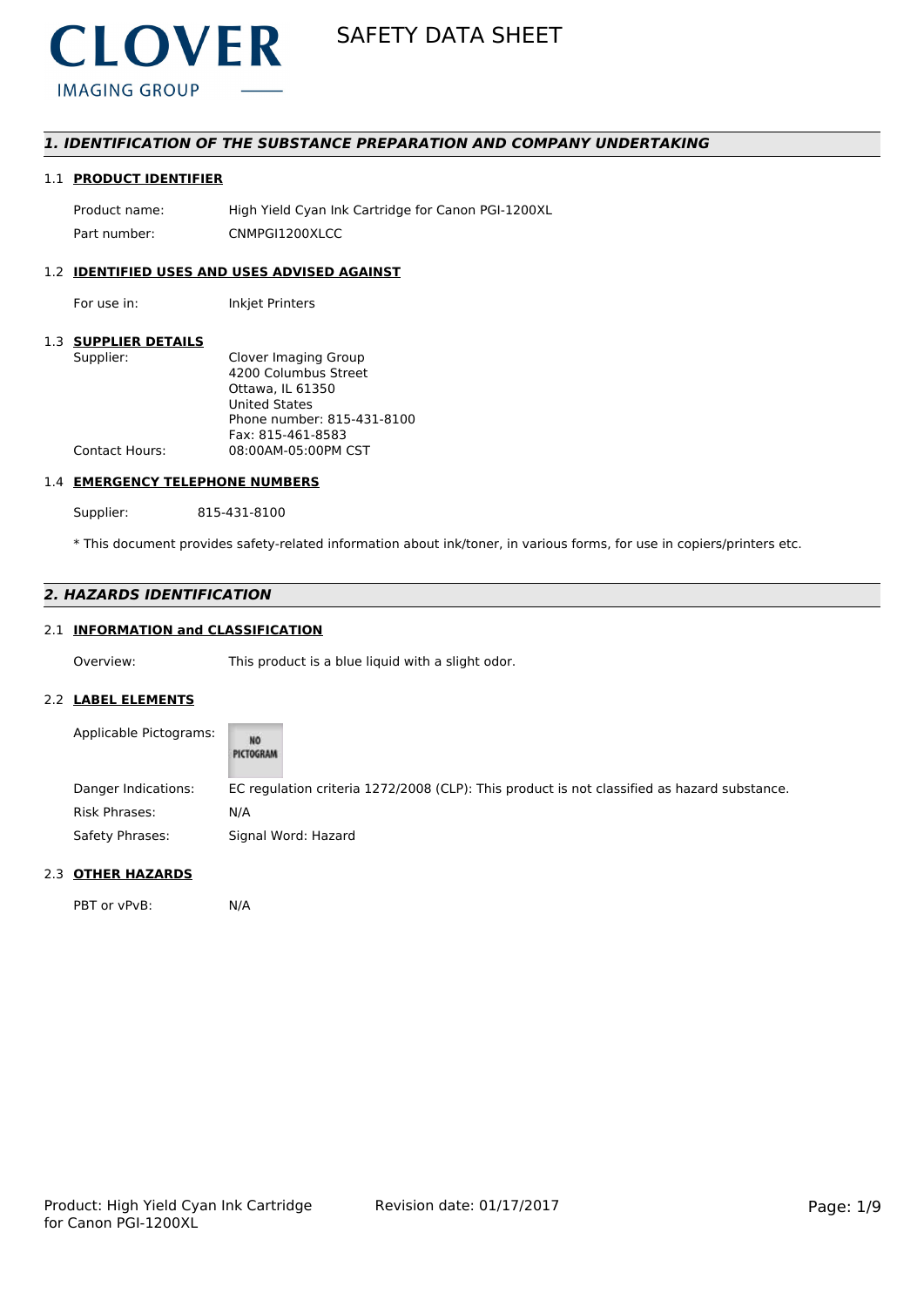

# *3. COMPOSITION / INFORMATION ON INGREDIENTS*

| Ingredients                                                                | <b>CAS number</b> | Weight %  | <b>OSHA</b><br><b>PEL</b> | <b>ACGIH</b><br><b>TLV</b> | Other                |
|----------------------------------------------------------------------------|-------------------|-----------|---------------------------|----------------------------|----------------------|
| Water                                                                      | 7732-18-5         | 60-80     |                           |                            |                      |
| Glycerol C3H5(OH)3                                                         | $56 - 81 - 5$     | $.1 - 20$ |                           |                            | EC NUMBER: 200-289-5 |
| Diethylene glycol<br>C4H10O3                                               | 111-46-6          | $.1 - 9$  |                           |                            | EC NUMBER: 203-872-2 |
| Triethylene glycol<br>monobutyl ether<br>C <sub>10</sub> H <sub>2204</sub> | 143-22-6          | $1-9$     |                           |                            | EC NUMBER: 205-592-6 |
| Cyan Pigment                                                               | 147-14-8          | .1-5      |                           |                            |                      |

The Full Text for all R-Phrases are Displayed in Section 16

#### **COMPOSITION COMMENTS**

The Data Shown is in accordance with the latest Directives.

This section provides composition information for the specified substance/mixture.

# *4. FIRST-AID MEASURES*

#### 4.1 **FIRST AID MEASURES**

### 4.1.1 **FIRST AID INSTRUCTIONS BY RELEVANT ROUTES OF EXPOSURE**

| Remove to fresh air. If respiration is difficult, administer artificial respiration and seek medical |
|------------------------------------------------------------------------------------------------------|
| advice.                                                                                              |
| Do not rub eyes. Immediately flush eyes with large amounts of clean, warm water (low pressure)       |
| for at least 15 minutes. If the irritation persists, seek medical advice.                            |
| Immediately wash affected areas with mild soap and water. If the irritation persists, seek medical   |
| advice.                                                                                              |
| Ingestion is not an expected route of exposure during normal use of the product. If ingested, seek   |
| medical attention. Induce vomiting only if indicated by the doctor. Never give anything by mouth to  |
| an unconscious person.                                                                               |
|                                                                                                      |

#### 4.1.2 **ADDITIONAL FIRST AID INFORMATION**

Additional first aid information: N/A Immediate Medical Attention Required: N/A

### 4.2 **SYMPTOMS AND EFFECTS**

| Acute Symptoms from Exposure:   | N/A |
|---------------------------------|-----|
| Delayed Symptoms from Exposure: | N/A |

### 4.3 **IMMEDIATE SPECIAL TREATMENT OR EQUIPMENT REQUIRED**

N/A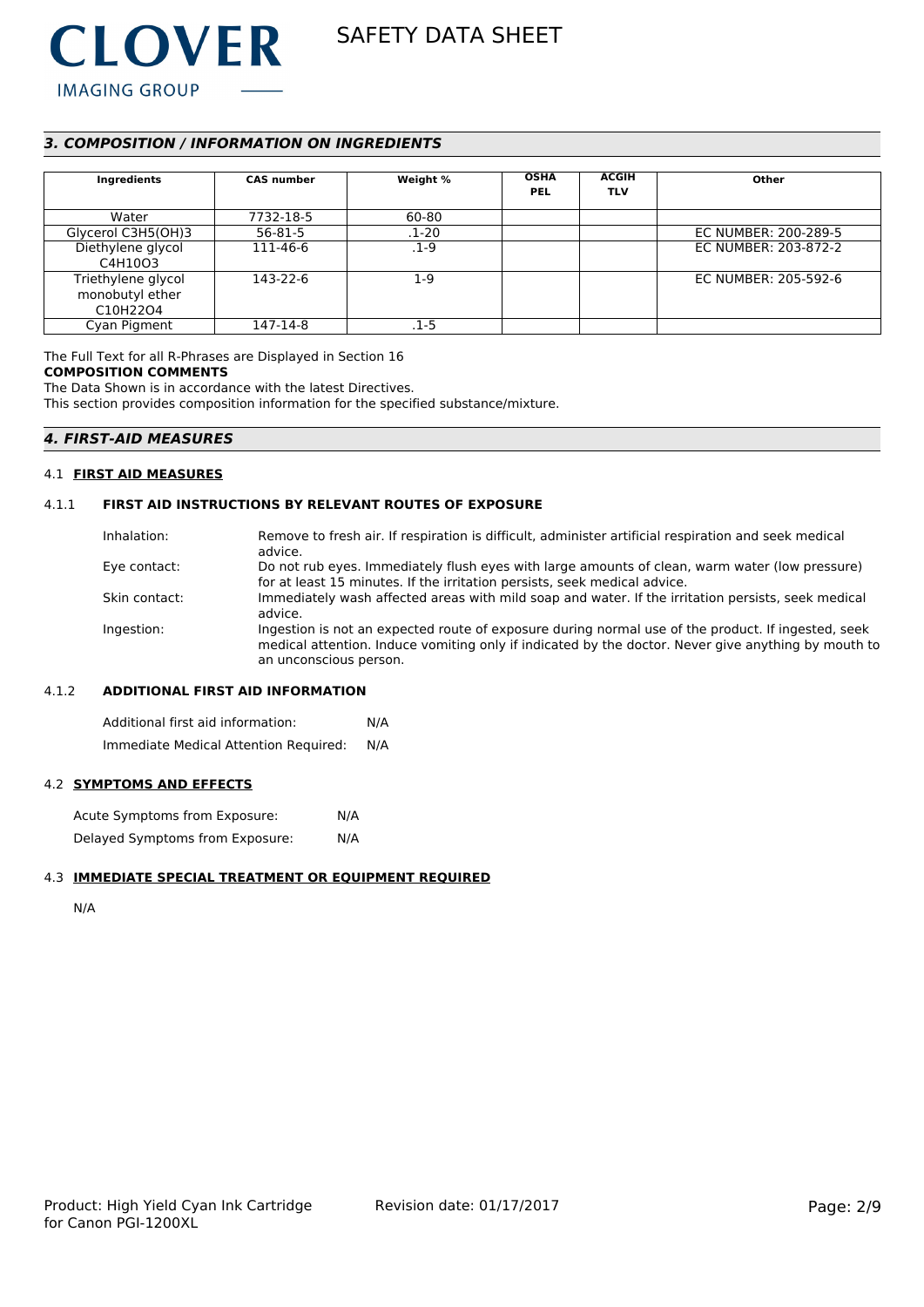

# *5. FIRE-FIGHTING MEASURES*

#### 5.1 **EXTINGUISHING MEDIA**

Recommended Extinguishing Media: Dry chemical, carbon dioxide, water spray or regular foam. Extinguishing Media Not to be Used: Not known.

#### 5.2 **SPECIAL HAZARD**

Unusual Fire/Explosion Hazards: Product is a nonflammable water-based solution. Hazardous combustion products (gases/vapors) produced in fire can include carbon monoxide, carbon dioxide, nitrogen oxides, and smoke.

Extinguishing Media Not to be Used: N/A

#### 5.3 **ADVICE FOR FIRE FIGHTERS**

Avoid inhalation of smoke. Wear protective clothing and wear self-contained breathing apparatus

#### *6. ACCIDENTAL RELEASE MEASURES*

### 6.1 **PERSONAL PRECAUTIONS, PROTECTIVE EQUIPMENT AND EMERGENCY PROCEDURES**

#### 6.1.1 **PRECAUTIONS FOR NON-EMERGENCY PERSONNEL**

Wear appropriate personal protective measures, avoid contact eyes and skin.

# 6.1.2 **ADDITIONAL FIRST AID INFORMATION**

N/A

#### 6.1.3 **PERSONAL PROTECTION**

Wear personal protective equipment as described in Section 8.

#### 6.2 **ENVIRONMENTAL PRECAUTIONS**

Regulatory Information: Keep product out of sewers and watercourses.

#### 6.3 **METHODS AND MATERIAL FOR CONTAINMENT AND CLEANUP**

Spill or Leak Cleanup Procedures: Transfer the leaked products to container. Absorb with inert absorbent such as dry, sand or diatomaceous earth, commercial sorbents, or recover using pumps. Flush a small amount of residue with large amounts of water and detergent.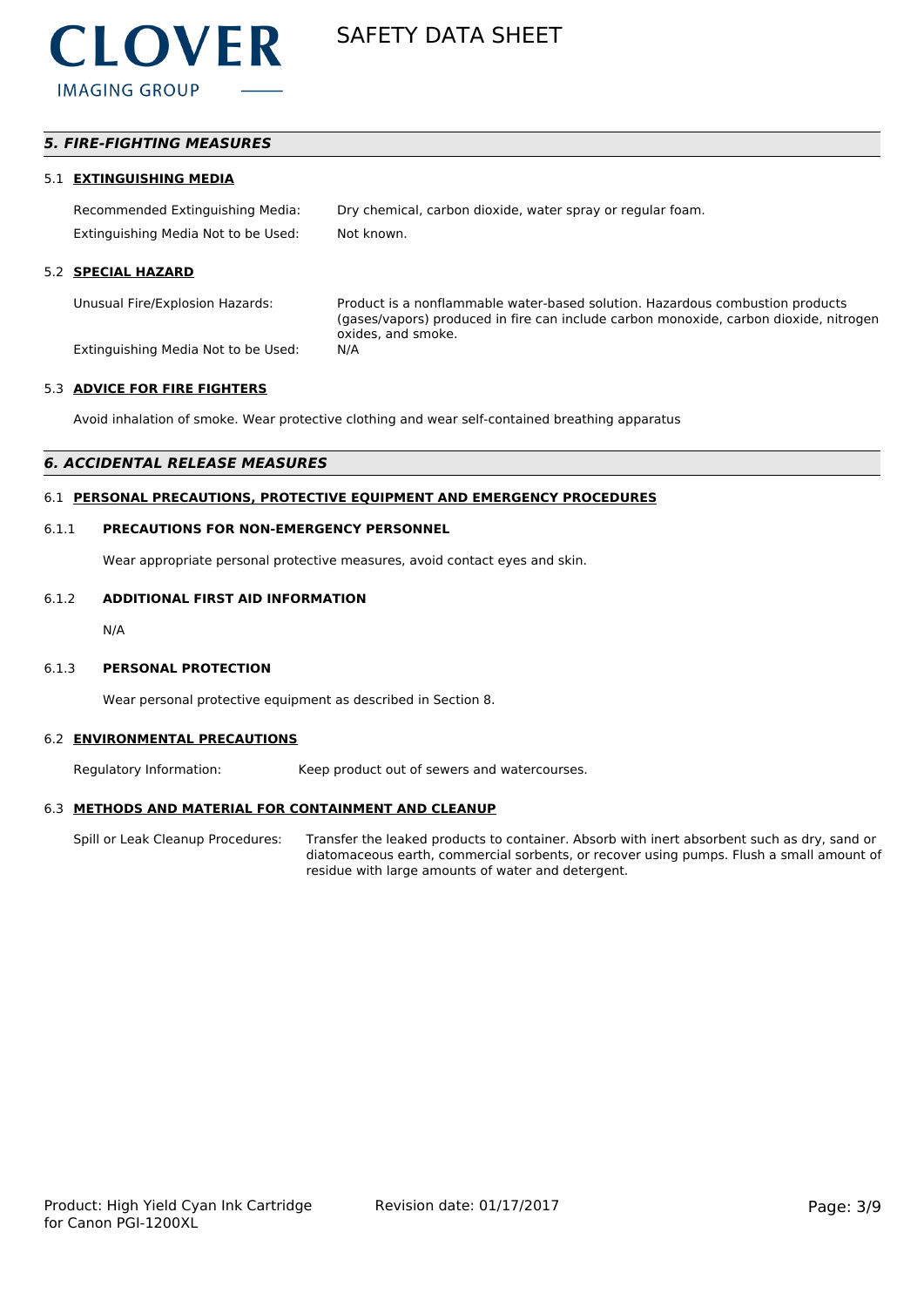# *7. HANDLING AND STORAGE*

#### 7.1 **PRECAUTIONS FOR SAFE HANDLING**

Recommendations for Handling: No special precautions when used as intended. Keep containers closed. If toner, avoid creating dust. Keep away from ignition sources. Advice on General Hygiene: Never eat, drink or smoke in work areas. Practice good personal hygiene after using this material, especially before eating, drinking, smoking, using the restroom, or applying cosmetics.

#### 7.2 **CONDITIONS FOR SAFE STORAGE**

Avoid high temperatures, >100°F/32°C

#### 7.3 **SPECIFIC END USES**

Printing devices

#### *8. EXPOSURE CONTROLS/PERSONAL PROTECTION*

#### 8.1 **CONTROL PARAMETERS**

The best protection is to enclose operations and/or provide local exhaust ventilation at the site of chemical release in order to maintain airborne concentrations of the product below OSHA PELs (See Section 3). Local exhaust ventilation is preferred because it prevents contaminant dispersion into the work area by controlling it at its source.

#### 8.2 **EXPOSURE CONTROLS**

#### **Respiratory protection:**

IMPROPER USE OF RESPIRATORS IS DANGEROUS. Seek professional advice prior to respirator selection and use. Follow OSHA respirator regulations (29 CFR 1910.134 and 1910.137) and, if necessary, wear a NIOSH approved respirator. Select respirator based on its suitability to provide adequate worker protection for given work conditions, levels of airborne contamination, and sufficient levels of oxygen.

#### **Eye/Face Protection:**

Contact lenses are not eye protective devices. Appropriate eye protection must be worn instead of, or in conjunction with contact lenses.

#### **Hand/Skin Protection:**

For emergency or non-routine operations (cleaning spills, reactor vessels, or storage tanks), wear an SCBA. WARNING! Air purifying respirators do not protect worker in oxygen deficient atmospheres.

#### **Additional Protection:**

N/A

#### **Protective Clothing and Equipment:**

Wear chemically protective gloves, boots, aprons, and gauntlets to prevent prolonged or repeated skin contact. Wear splashproof chemical goggles and face shield when working with liquid, unless full face piece respiratory protection is worn.

#### **Safety Stations:**

Make emergency eyewash stations, safety/quick-drench showers, and washing facilities available in work area.

#### **Contaminated Equipment:**

Separate contaminated work clothes from street clothes. Launder before reuse. Remove material from your shoes and clean personal protective equipment. Never take home contaminated clothing.

#### **Comments:**

Never eat, drink or smoke in work areas. Practice good personal hygiene after using this material, especially before eating, drinking, smoking, using the restroom, or applying cosmetics.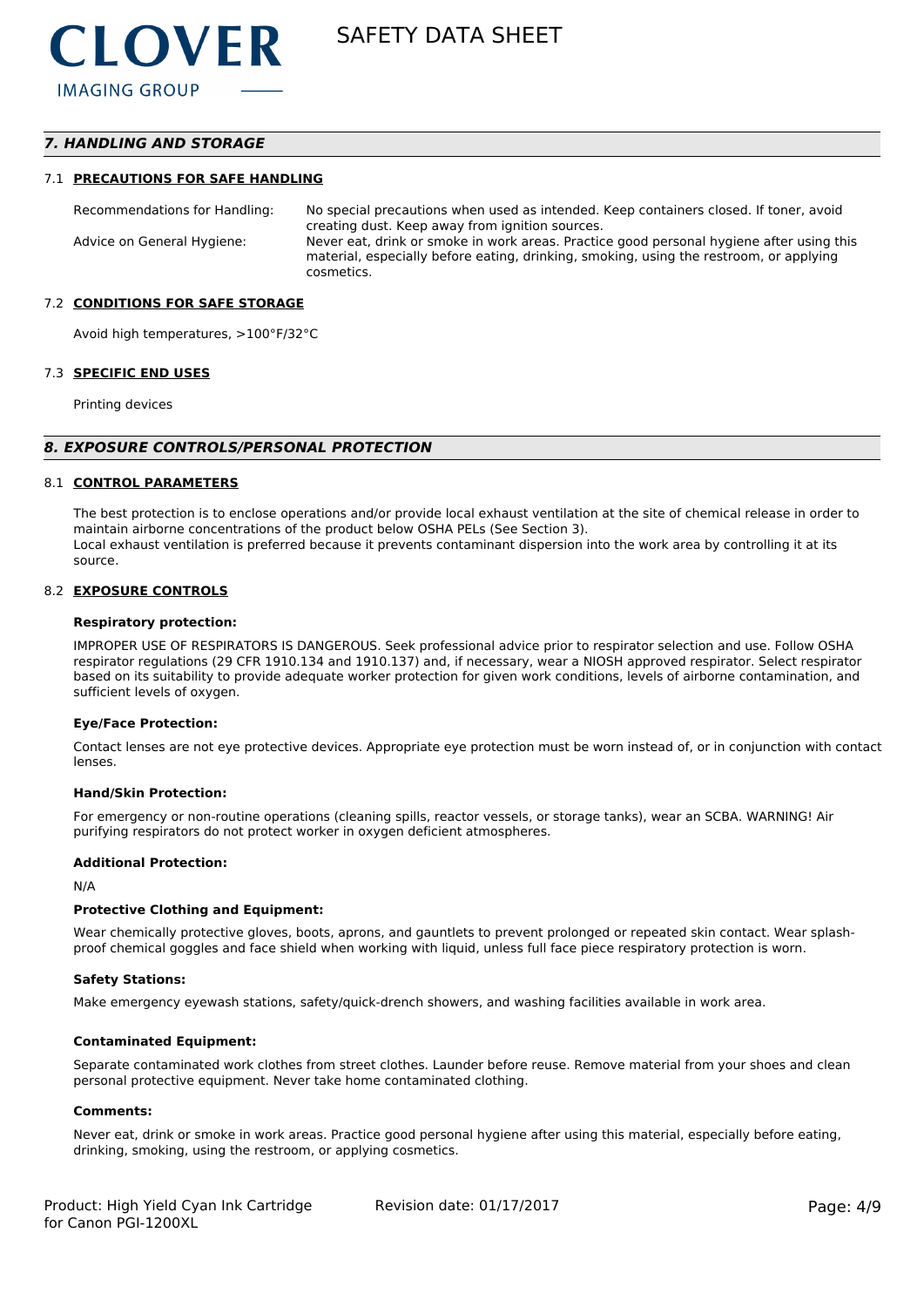# *9. PHYSICAL AND CHEMICAL PROPERTIES*

# 9.1 **DETAIL INFORMATION**

| APPEARANCE: Blue liquid. |
|--------------------------|
| Cyan                     |
| Slight                   |
| N/A                      |
|                          |
| N/A                      |
| N/A                      |
| >93.3℃ (>200°F)          |
| N/A                      |
| N/A                      |
| N/A                      |
|                          |

#### 9.2 **OTHER INFORMATION**

SPECIFIC GRAVITY (H20=1): >1 VAPOR PRESSURE: Not determined. VAPOR DENSITY (Air=1): Not determined. SOLUBILITY IN WATER: Fully Miscible. FREEZING POINT: Not determined. COEFFICIENT of WATER/OIL: Not available. EVAPORATION RATE: Not determined. pH: 7-9

# *10. CHEMICAL STABILITY AND REACTIVITY*

#### 10.1 **Reactivity:**

| <b>Reactivity Hazards:</b>     | None                                                                                                           |
|--------------------------------|----------------------------------------------------------------------------------------------------------------|
| Data on Mixture Substances:    | None                                                                                                           |
| 10.2 Chemical Stability:       | The product is stable. Under normal conditions of storage and use, hazardous<br>polymerization will not occur. |
| 10.3 Hazardous Polymerization: | Stable under conditions of normal use.                                                                         |
| 10.4 Conditions to Avoid:      | Keep away from heat, flame, sparks and other ignition sources.                                                 |
| 10.5 Incompatible Materials:   | Strong oxidizing materials                                                                                     |
| 10.6 Hazardous Decomposition:  | Will not occur.                                                                                                |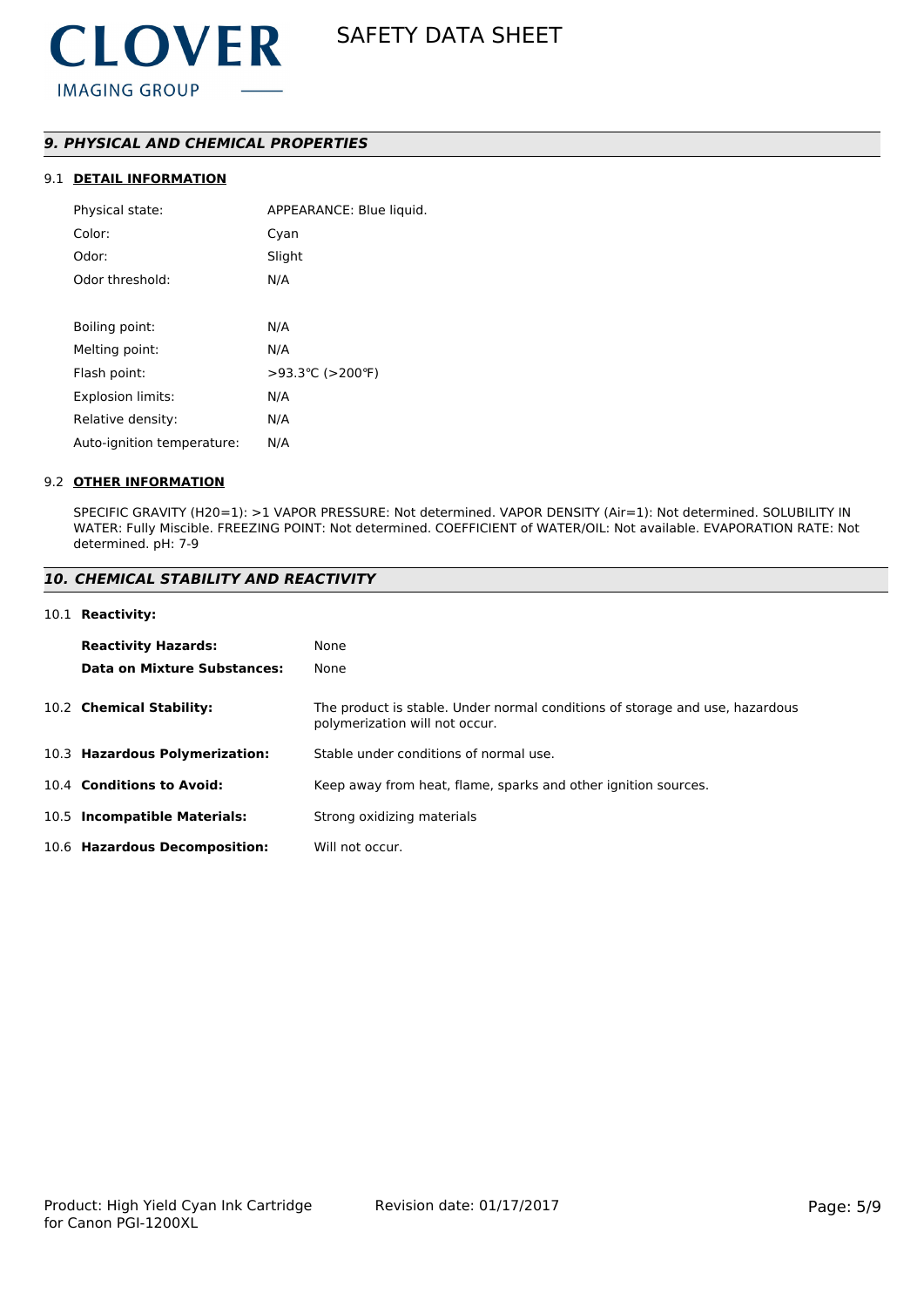

# *11. INFORMATION ON TOXICOLOGICAL EFFECT*

| <b>Mixtures:</b>                          | N/A                                                                                                                                                                                          |
|-------------------------------------------|----------------------------------------------------------------------------------------------------------------------------------------------------------------------------------------------|
| <b>Acute Toxicity:</b>                    | Component Analysis - LD50/LC50: The components of this material have been reviewed in various                                                                                                |
|                                           | sources and the following selected endpoints are published: Glycerol, Oral LD50 Rat >31.5 g/kg<br>(RTECS); Diethylene Glycol, Oral LD50 Rat >12565mg/kg(RTECS); Triethylene Glycol Monobutyl |
|                                           | Ether, Oral LD50 Rat >5.3g/kg(RTECS)                                                                                                                                                         |
| <b>Skin Corrosion/Irritation:</b>         | No irritant effect.                                                                                                                                                                          |
|                                           | No irritant effect.                                                                                                                                                                          |
| <b>Serious Eye Damage:</b><br>Inhalation: |                                                                                                                                                                                              |
|                                           | N/A                                                                                                                                                                                          |
| <b>Sensitization:</b>                     | N/A                                                                                                                                                                                          |
| <b>Mutagenicity:</b>                      | N/A                                                                                                                                                                                          |
| Carcinogenicity:                          | N/A                                                                                                                                                                                          |
| <b>Reproductive Toxicity:</b>             | N/A                                                                                                                                                                                          |
| <b>STOT - Single Exposure:</b>            | N/A                                                                                                                                                                                          |
| <b>STOT - Multiple Exposure:</b>          | N/A                                                                                                                                                                                          |
| Ingestion:                                | N/A                                                                                                                                                                                          |
| <b>Hazard Class Information:</b>          | N/A                                                                                                                                                                                          |
| <b>Mixture on Market Data:</b>            | N/A                                                                                                                                                                                          |
| Symptoms:                                 | N/A                                                                                                                                                                                          |
| Delayed/Immediate Effects: N/A            |                                                                                                                                                                                              |
| <b>Test Data on Mixture:</b>              | N/A                                                                                                                                                                                          |
| <b>Not Meeting Classification:</b>        | N/A                                                                                                                                                                                          |
| <b>Routes of Exposure:</b>                | N/A                                                                                                                                                                                          |
| <b>Interactive Effects:</b>               | N/A                                                                                                                                                                                          |
| <b>Absence of Specific Data:</b>          | N/A                                                                                                                                                                                          |
| Mixture vs Substance Data: N/A            |                                                                                                                                                                                              |
|                                           |                                                                                                                                                                                              |
| <b>12. ECOLOGICAL INFORMATION</b>         |                                                                                                                                                                                              |

| 12.1 Eco toxicity:                  | N/A |
|-------------------------------------|-----|
| 12.2 Degradability:                 | N/A |
| 12.3 Bioaccumulation Potential: N/A |     |
| 12.4 Mobility in Soil:              | N/A |
| 12.5 PBT & vPvB Assessment:         | N/A |
| 12.6 Other Adverse Effects:         | N/A |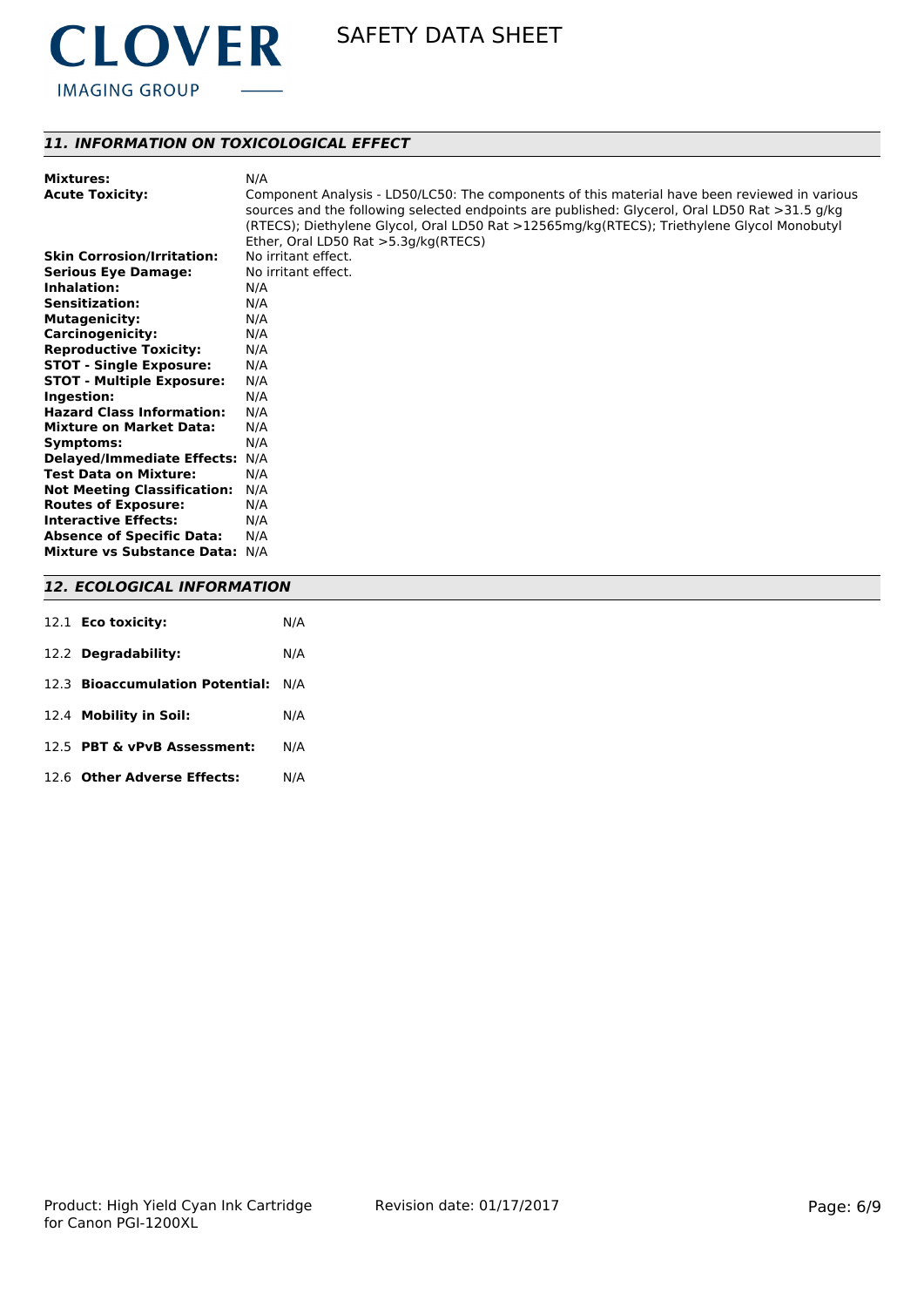# *13. DISPOSAL CONSIDERATIONS*

#### **Disposal Information:**

 Dispose of product in accordance with local authority regulations. Empty container retains product residue.

#### **Physical/Chemical Properties that affect Treatment:**

Symbol: This product is not classified as dangerous

Risk Phrases: This product is not classified according to the federal, state and local environmental regulations.

#### **Waste Treatment Information:**

If toner, do not shred toner cartridge, unless dust-explosion prevention measures are taken. Finely dispersed particles may form explosive mixtures in air. Dispose of in compliance with federal, state, and local regulations.

#### **Personal Protection Required:**

N/A

| <b>14. TRANSPORT INFORMATION</b> |                                        |     |  |
|----------------------------------|----------------------------------------|-----|--|
|                                  | 14.1 <b>ID Number:</b>                 | N/A |  |
|                                  | 14.2 Shipping Name:                    | N/A |  |
|                                  | 14.3 Hazard Class:                     | N/A |  |
|                                  | 14.4 Packing Group:                    | N/A |  |
|                                  | 14.5 Environmental Hazards:            | N/A |  |
|                                  | 14.6 User Precautions:                 | N/A |  |
|                                  | 14.7 Bulk Transport:                   | N/A |  |
|                                  | <b>15. REGULATORY INFORMATION</b>      |     |  |
|                                  | 15.1 Regulatory Information:           | N/A |  |
|                                  | EPA Regulatory Information: N/A        |     |  |
|                                  | <b>CERCLA Reportable Quantity: N/A</b> |     |  |
|                                  | 15.2 Superfund Information:            |     |  |
|                                  | <b>Hazard Categories:</b>              |     |  |
|                                  | Immediate: N/A                         |     |  |
|                                  | Delayed: N/A                           |     |  |
|                                  | Fire: N/A                              |     |  |
|                                  | <b>Pressure: N/A</b>                   |     |  |
|                                  | <b>Reactivity: N/A</b>                 |     |  |
|                                  | Section 302 - Extremely Hazardous: N/A |     |  |
|                                  | Section 311 - Hazardous: N/A           |     |  |
|                                  | 15.3 State Regulations:                | N/A |  |
|                                  | 15.4 Other Regulatory Information:     | N/A |  |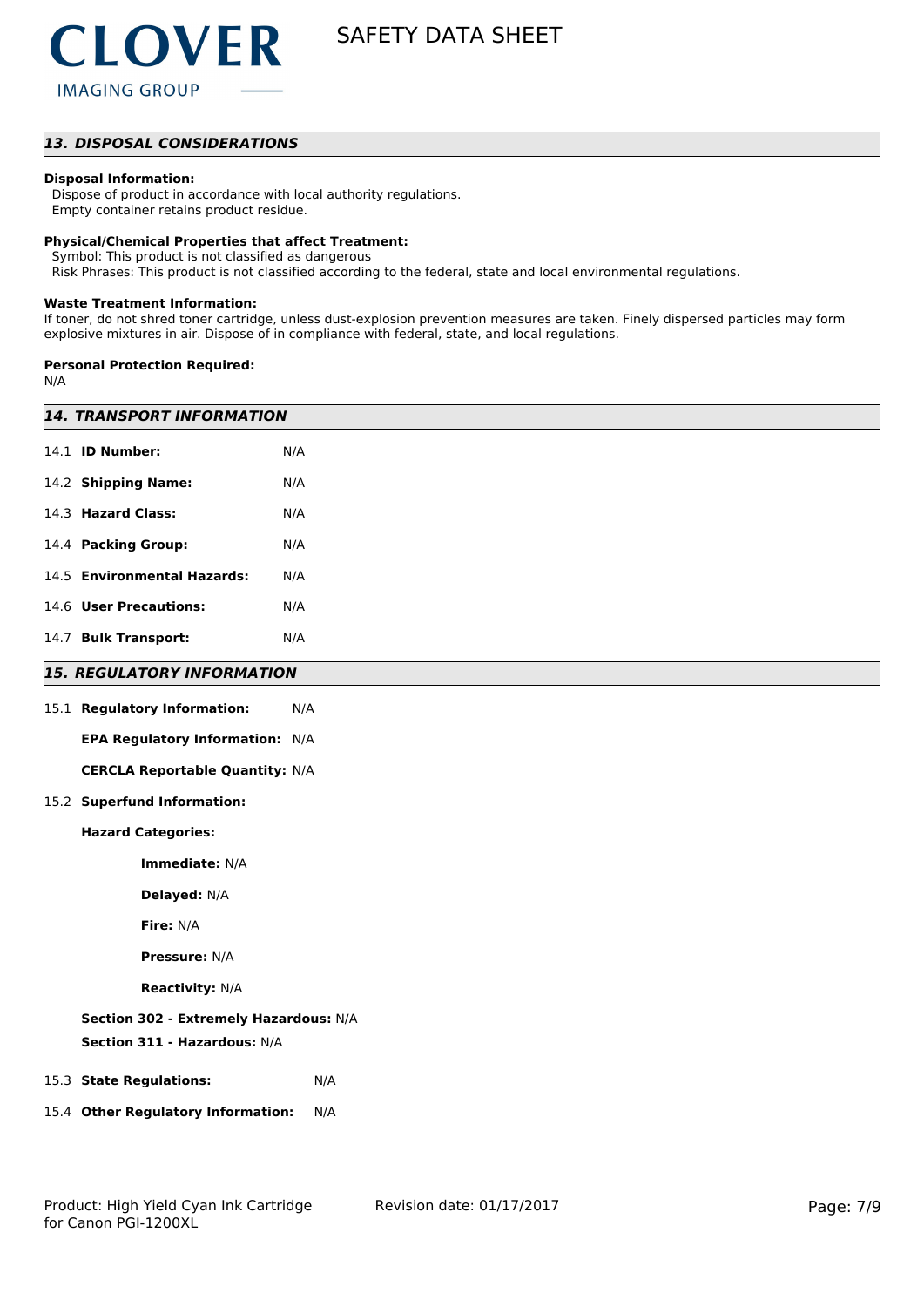

# *16. OTHER INFORMATION*

| <b>General Comments:</b>          | This information is based on our current knowledge. It should not therefore be construed as<br>guaranteeing specific properties of the products as described or their suitability for a particular<br>application |
|-----------------------------------|-------------------------------------------------------------------------------------------------------------------------------------------------------------------------------------------------------------------|
| <b>Creation Date of this SDS:</b> | 07/30/2020                                                                                                                                                                                                        |